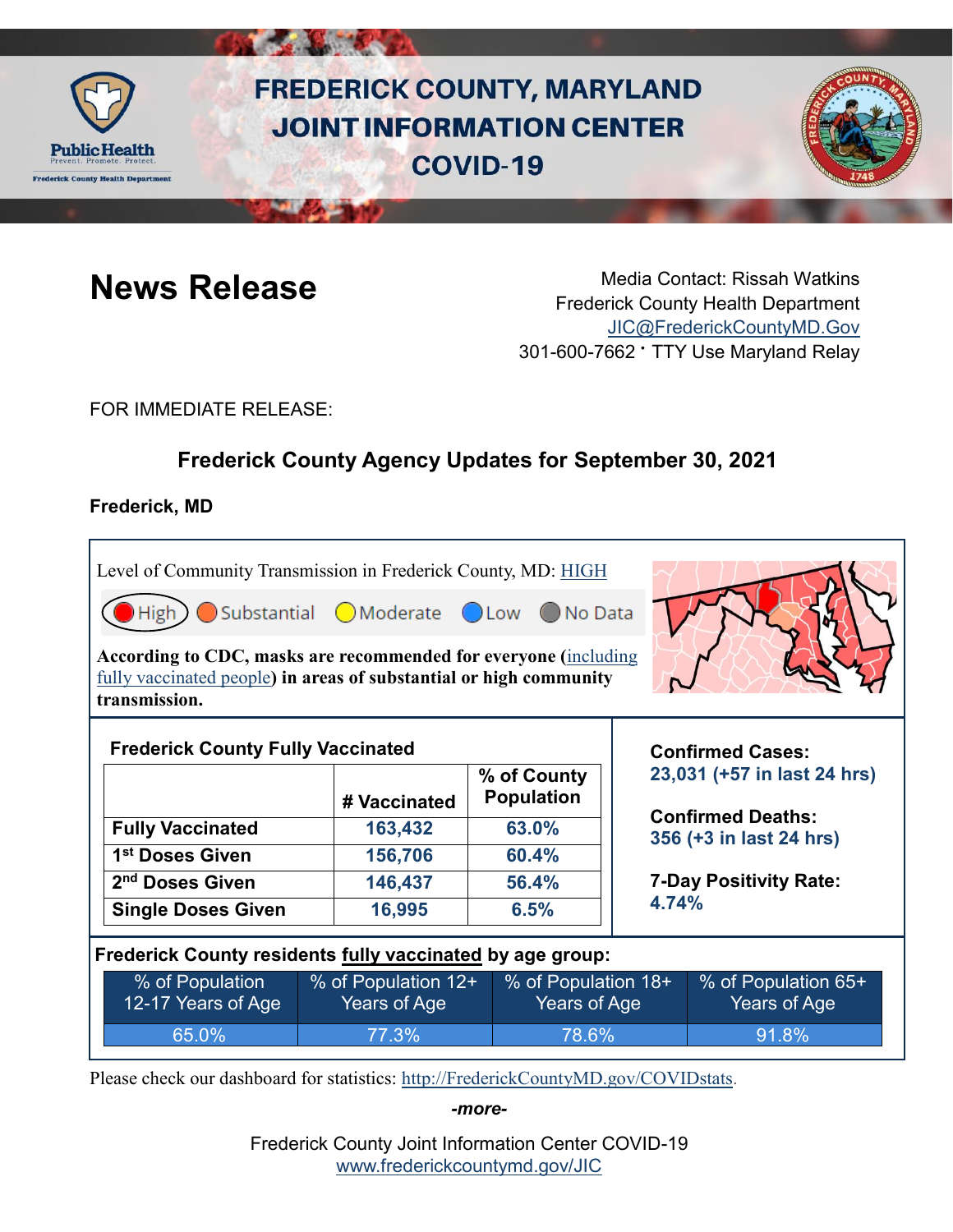

# **Page 2/JIC**

# Maryland Update

Today, Governor Hogan announced that the easiest way to know if you are eligible for a booster dose of COVID-19 vaccine is to look at your vaccination card. If it has been at least 6 months since your

- second dose of Pfizer vaccine, then check to see if you meet one of the following criteria:
	- 65 years and older
	- 18 years and older with underlying conditions including asthma, diabetes, and obesity
	- 18 years and older who work and live in high-risk settings, including healthcare and grocery store workers.

Dennis Schrader from the Maryland Department of Health said that there is ample supply of Pfizer

vaccine for people who are eligible. People need to self-attest that they are in one of the eligible categories, and no proof is required.

Maryland Department of Health has has started to call and text people who are eligible for booster doses from the MDGoVax Call Center. If called, individuals will be given the choice to schedule their appointment immediately. People who are eligible do not need to wait to be called to get a booster dose. Go to <https://www.vaccines.gov/> for nearby options or visit <http://frederickcountymd.gov/covidvaccine> for upcoming health department vaccination clinics.



# For more details, see Governor's [press release.](https://governor.maryland.gov/2021/09/30/get-a-boost-governor-hogan-encourages-eligible-marylanders-to-get-a-covid-19-booster-shot-details-outreach-efforts/)

# 855-MD-GOVAX

# CDC Update



CDC issued an urgent health advisory to increase COVID-19 vaccination among people who are pregnant, recently pregnant, who are trying to become pregnant now, or who might become pregnant in the future to prevent serious illness, deaths, and adverse pregnancy outcomes.

Pregnant people with symptomatic COVID-19 have a 70% increased risk of death. Only 31% of pregnant people have been vaccinated against COVID-19.

Find a vaccine near you at [https://www.vaccines.gov/](https://l.facebook.com/l.php?u=https%3A%2F%2Fwww.vaccines.gov%2F%3Ffbclid%3DIwAR3wFN7XIbfsLaRFm1zScz1Bhvsl80DjyPwJRbUoU70xMR7wlQVaxUyQCds&h=AT3NwiWBG2Mf6itdbSuOHSwok9ouCqsZXfr4CE5jWC4zGixj1ztNB3D-28cBazNCV-eageSDtRNjA1E8aXhERNH9KBfyhndzFePLr-6luTJLl01y_Q9fHm-yWT-0Gi9Qkg&__tn__=-UK-R&c%5b0%5d=AT3zmJoIl8BGMnvfbxYvxJHwcPBuowPU4HXbz-TFm57ofMSK5MxWhUJx3PBlETElB7Vi21nzYZzydiVyEBjfPFJrVyr_-T8maBDmtmLrGTOPyCRFtfaHY1FhAwJWeS3s8I7MqASYJjFeg_RGlEzLW6u1o6G3KO7jpDN_zILPJOSPyw6adXkiJqW4WJSElsZILhmPQQ) or upcoming health department clinics at [http://frederickcountymd.gov/covidvaccine.](http://frederickcountymd.gov/covidvaccine?fbclid=IwAR2aDsUeL9f7iq53ucp6BlZjCiSDYANq5Lm0BWVjTzvXUdovoW-7HsLCB0w) For more information: [https://bit.ly/2WmAjAU](https://bit.ly/2WmAjAU?fbclid=IwAR1_obQ4q184nGzLF_RDXcg6_PK1mEYtw-wpqJFd_vnA477pxtWLvXSPU2I)

# **Page 3/JIC**

### *-more-*

Frederick County Joint Information Center COVID-19 [www.frederickcountymd.gov/JIC](https://frederickcountymd.gov/JIC)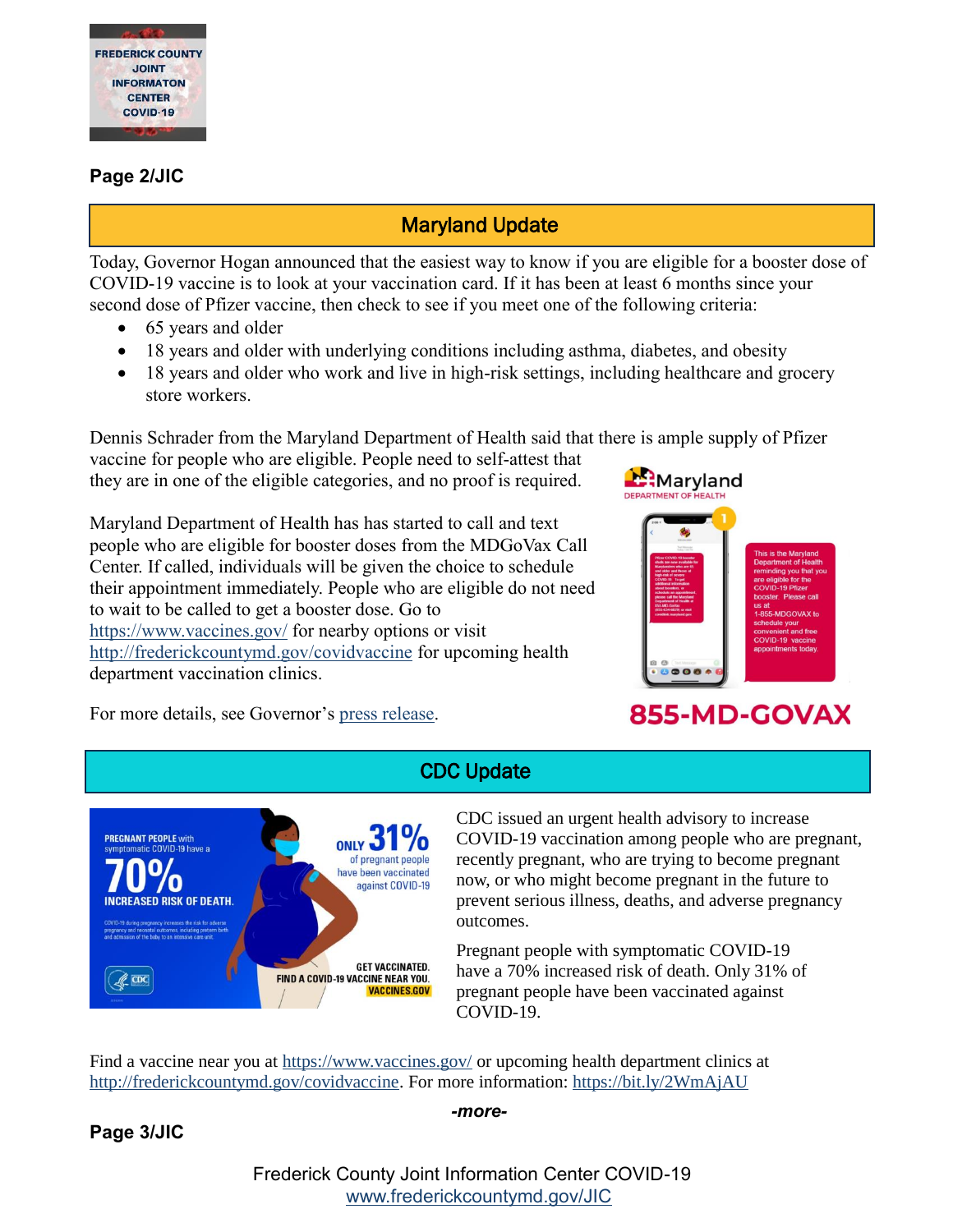

# Trending Questions

# **Who in Maryland is currently eligible to get a Pfizer COVID-19 booster shot?**

If you received your second Pfizer dose at least six months ago, you should strongly consider getting a booster shot. Based on the Sept. 24 CDC recommendations, all providers shall offer a Pfizer booster dose to the following:

- People 65 years and older and residents in long-term care settings,
- People aged 50–64 years with underlying medical conditions,
- People aged 18–49 years with underlying medical conditions based on their individual benefits and risks, and
- People aged 18–64 years who are at increased risk for COVID-19 exposure and transmission because of occupational or institutional setting based on their individual benefits and risks.

Patients should talk to their healthcare providers to determine individual benefits and risks of receiving a booster dose. Any Marylander who presents to a provider that they are eligible for an additional dose or a Pfizer booster dose shall be allowed to self-attest that eligibility. COVID-19 vaccine providers shall not turn away any individual who self-attests to eligibility for an additional dose or Pfizer booster dose. Failure of an individual to "show proof" of eligibility shall not be a reason that a provider does not administer an additional or booster dose.

## **When can healthcare workers get the COVID-19 booster shot?**

The Pfizer COVID-19 booster shot is available to Marylanders aged 18–64 years who are at increased risk for COVID-19 exposure and transmission because of occupational or institutional setting based on their individual benefits and risks. For more information, please see the [Sept. 24 press release.](https://urldefense.com/v3/__https:/governor.maryland.gov/2021/09/24/governor-hogan-announces-immediate-authorization-of-covid-19-booster-shots-for-marylanders/__;!!I2-OFBIJoQBJqqeup9g!UZG5WgiLFXoU2X7A1TsLGaP4opThBcoMvL4gty5SPiyEKcJNeYwBd5vc1sLP0PK7HOOIAEnXomA$)

# **Did Pfizer recently request FDA approval for the COVID-19 vaccine for kids 5-11 years old?**

No; however, [Pfizer did recently announce positive results](https://urldefense.com/v3/__https:/www.pfizer.com/news/press-release/press-release-detail/pfizer-and-biontech-announce-positive-topline-results__;!!I2-OFBIJoQBJqqeup9g!UZG5WgiLFXoU2X7A1TsLGaP4opThBcoMvL4gty5SPiyEKcJNeYwBd5vc1sLP0PK7HOOILWb0GmE$) from its COVID-19 vaccine trial in children 5 to 11 years old, bringing it one step closer to seeking emergency use authorization from the FDA. The trial in participants 5 to 11 years of age showed the vaccine was safe, well tolerated and had a robust neutralizing antibody response.

## **Did you miss last week's questions?**

You can find out the answer to other trending COVID-19 vaccination [questions at covidLink Trending](https://covidlink.maryland.gov/content/faqs/#trending)  [Questions and Answers.](https://covidlink.maryland.gov/content/faqs/#trending) Be sure to check out [covidLINK](https://covidlink.maryland.gov/content/) for even more information on the COVID-19 vaccine, testing, and contact tracing.

*-more-*